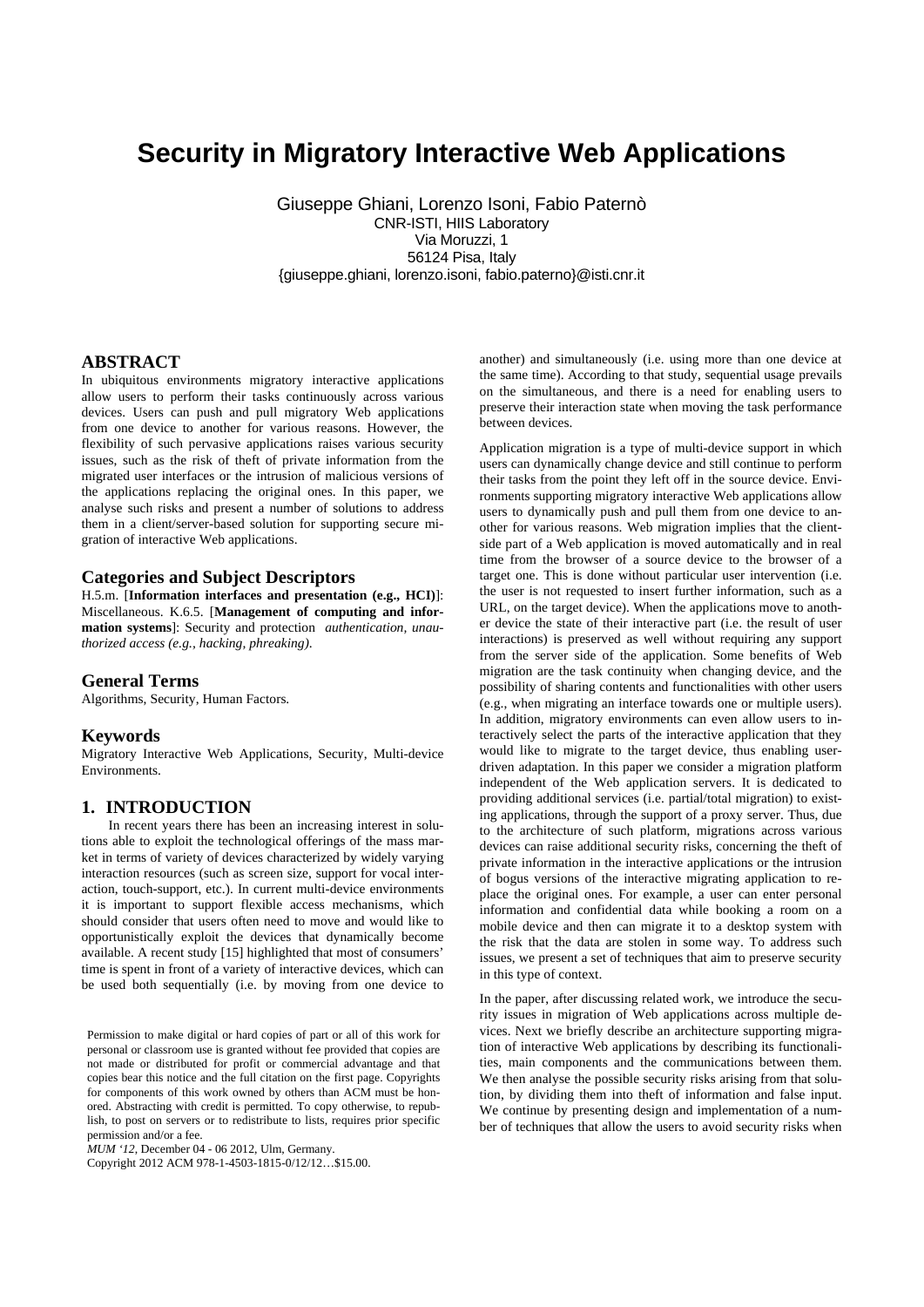accessing the Migration Platform functionalities and performing proxy-based navigation. We also report on how the proposed solution has been validated with some well-known existing Web applications. Lastly, we draw some conclusions and provide indications for future work.

# **2. RELATED WORK**

Security and privacy in multi-device interaction of nomadic users has been tackled by Arthur and Olsen [2]. They proposed XICE, a toolkit for safely distributing UIs from devices to annexed displays, and dealt with potential risks related to the usage of (public) annexed devices. The goal is to protect user privacy and security from risks arising when application windows are shared with external devices that are considered untrusted. Although we also consider the main security and privacy issues, another difference with our work is that the XICE is a windowing toolkit for creating new applications, while the Migration Platform we consider is aimed at making existing applications migratory. XICE is thus a tool for developers, while we consider security issues for end users interacting with migratory Web applications.

Deep Shot [3] is a tool supporting migration that exploits the camera of a smartphone to detect the current application and its state but in this work the associated security issues were not addressed. In general, making the actual security support in Web applications access more user perceivable was addressed in [10], where the authors propose a Firefox plug-in to include a bar whose colour indicates the actual security level. However, that work did not consider the issues of security when Web applications are accessed in multi-device environments.

More in general, privacy and security concerns regarding interaction with public displays have been investigated as well as issues related to sharing applications among multiple users/devices.

User's behaviour towards public displays in public or semi-public spaces has been recently studied in [1]. The general findings of that study indicate that inputting personal information in shared displays is perceived as privacy affecting. Users are afraid of leaving personal information on a public display because it can be caught by people watching at the display while it is being inputted or can be subsequently found by other users of the display.

Some interesting issues concerning access to public devices were also addressed by [14], which supports the use of public fixed displays with the possibility of hiding private information while allowing mobile devices to show it and support user input. In our work we do not consider the issues of showing information in public devices but we rather focus on the security risks associated with dynamic migration of interactive Web applications. An architecture that affords mobile user greater trust and security when browsing the internet (e.g., when making personal/financial transactions) from public terminals at Internet Cafes or other unfamiliar locations is presented in [13]. This is achieved by enabling Web applications to split their client-side pages across a pair of browsers: one untrusted browser running on a public PC and one trusted browser running on the user's personal mobile device, composed into a single logical interface through a local connection, wired or wireless. However, their solution involving two devices for accessing a Web application can generate some usability issues. Thus, we have investigated different solutions for preserving both usability and security when accessing Web applications in pervasive environments.

Muse [16], a system for ubiquitous computing through mobile devices, relies on a safe approach for application sharing and migration in cloud environments. The underlying platform of Muse, named CyberLiveApp [8], provides privacy and security to the users that need to share applications with (or to migrate them towards) other users. A common issue between CyberLiveApp and our Migration Platform is maintaining the application state during migration/sharing, particularly in case of security concerns (e.g., when the application interface involves confidential data). The authors of CyberLiveApp claim to have achieved a finegrained control of security and privacy by letting the user choose which application windows to share with others through a proxybased filtering mechanism. Differently, we propose the possibility for the users to customize their protection by specifying the privacy level. In our support, the target device(s) will be able to access the functionalities of the original interface according to such parameters. The main difference with our approach is, however, that CyberLiveApp is based on services of virtual machines in the cloud, while our Migration Platform is able to support existing Web applications.

An agile process for developing secure Web applications is presented in [5], discussing methods that integrate security design within the development process. The authors state that security of Web applications must be tackled at design time, rather than after implementation. This approach, however, was not suitable with our case study, since our environment should make able to migrate existing applications, even if they were designed without addressing security risks.

Satoh and Tokuda [12] consider service compositions assuming that the atomic services comply with own security policies. When atomic services are composed, inconsistencies can arise between their policies and developers may have to perform consistency checks "by hand". In order to avoid this overhead and to enable even developers without expertise in security issues to compose automatically services, the authors propose a logic-based architecture for policy composition. Process definitions, service descriptions and data protection policies are given as inputs. The output consists of a composite service description with security policies, which is then used to generate the concrete policies. In our approach we cope with existing Web applications (and associated services) that are accessed through a migration server, differently from [12] where the atomic services are all assumed to be secure.

To summarise, we note that the specific security issues that can be involved in emerging ubiquitous migratory interactive applications have been underexplored. This paper aims to describe possible solutions for such issues.

# **3. SECURITY ISSUES IN WEB APPLICATION MIGRATION**

Web application migration allows users to change device and continue the performance of their tasks from the point they left off in the source device. This implies preserving the state of the Web application even on the client-side. Such state includes input entered in forms, cookies, sessions, etc.

An example Web migration is represented by users accessing an online store like Amazon: they log in, browse the site, and enter some input in forms to query the product database. In the case shown in Figure 1, the user has previously logged in on the desktop device and has added two items to the shopping cart (upper part). After migration to the mobile device (lower part), the page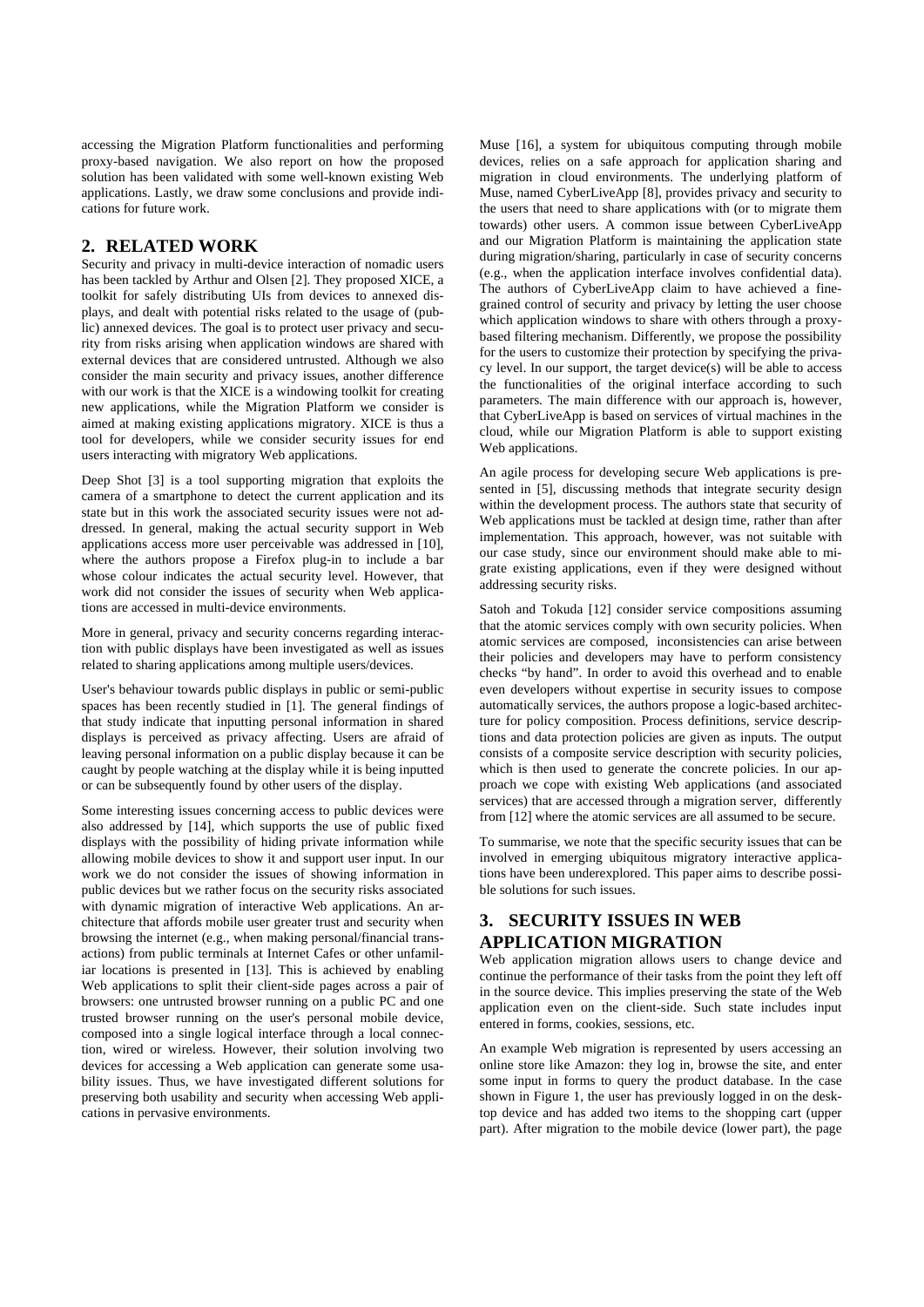is state-persistent: the partially filled in form (see 3 in Figure 1) has kept its previously inserted values and the user session is maintained (see 1, 2). Thus, if further navigation were performed from the migrated page (e.g., a search or the addition of an item to the shopping cart), the user session containing the items in the session chart would be preserved throughout the navigation.



**Fig. 1. Example of Migration involving Personal data.** 

Relevant security issues arise upon migration triggering, i.e. when the interface moves from the originating device to the target one. Indeed, what is actually transferred is not the simple source code of the page, but the current DOM (i.e. the representation of the current Web application within the originating browser), including the interaction state which might contain confidential data. For instance, a page with a login form may contain a username and a password, which the user would not like to be transferred "in clear" within the network.

A secure Migration Platform should then be able to detect security and privacy issues of the navigated Web pages to act accordingly when migration is triggered. In addition, security must be granted in general during the whole interaction session with the Web application through the Migration Platform: this includes the phase before migration triggering, and the post-migration phase, i.e. during further navigation from the migrated page.

As a starting point to identify the specific security lacks that may affect the migration process, it is worth referring to the best known types of attacks that threaten user security and privacy. For For the sake of clarity, we have grouped the typical attacks into two main categories: those devoted to information theft and those aimed at illicitly impersonating the user through false input, though both attack strategies are often initiated by stealing some user data. The following two subsections discuss both types of security problems and how they can be originated. The next sections, instead, describe first the architecture of the proposed Migration Platform, and then its intrinsic security risks and how they have been tackled to improve the security of the environment.

# **3.1 Information theft**

Personal information, such as credentials or navigation chronology, can be easily stolen if data are exchanged transparently between client and server. The strategies of listening to the packets exchanged between client and server, known as *eavesdropping*, are often aimed to get the user confidential data, such as access credentials. Eavesdropping is among the most serious threats of the systems that exchange data without encryption.

The access credentials can be stolen even by repeatedly querying the Web application server. A similar strategy, known as *brute force*, can be performed by iteratively trying the login with different credentials, until the right combination is found.

### **3.2 False input**

In order to act as an authorized user, an intruder may initially perform an authentication attack. The goal of an authentication attack is to skip the system authentication procedure in order to perform unauthorized operations, such as access to information or functionalities to which the attacker would not be entitled (e.g., user's privacy settings). This type of attack can lead to the possibility of performing false input, in which false information is input into the computer with the aim to cause a fraudulent output.

Such kind of attack can be carried out through diverse strategies, such as the previously mentioned eavesdropping or the brute force. Another, more refined, way to trick the authentication mechanism is the *code interpretation* of scripts within a Web page. When the decision of what information to display, according to user privileges, or even the authentication mechanism is delegated to the page scripts, an authentication attack can be performed by simply interpreting the scripts. Scripts interpretation, in this case, reveals the system communication logic. Any modifications can then be made to the page/scripts in order to skip the controls, and to access the system without any authentication.

False input can be even performed by skipping the authentication mechanism and directly acting as an authorized user. A similar strategy is known as a session management attack, often referred to as *session hijacking*, and aims to steal the user session identifier (usually sent as a cookie) in order to act as the user. Session hijacking is currently among the most common threats, and can be carried out by the following mechanisms: *Cross site scripting* (*XSS*), which is done by injecting malicious scripts into the navigated page with the aim to steal data (such as cookies); *Session sidejacking*, that consists in listening to the network packets in order to extract the session cookie(s) (similarly to eavesdropping); *Replay attack*, performed by sending copies of packets previously "stolen" from the network to the application server. Replay attack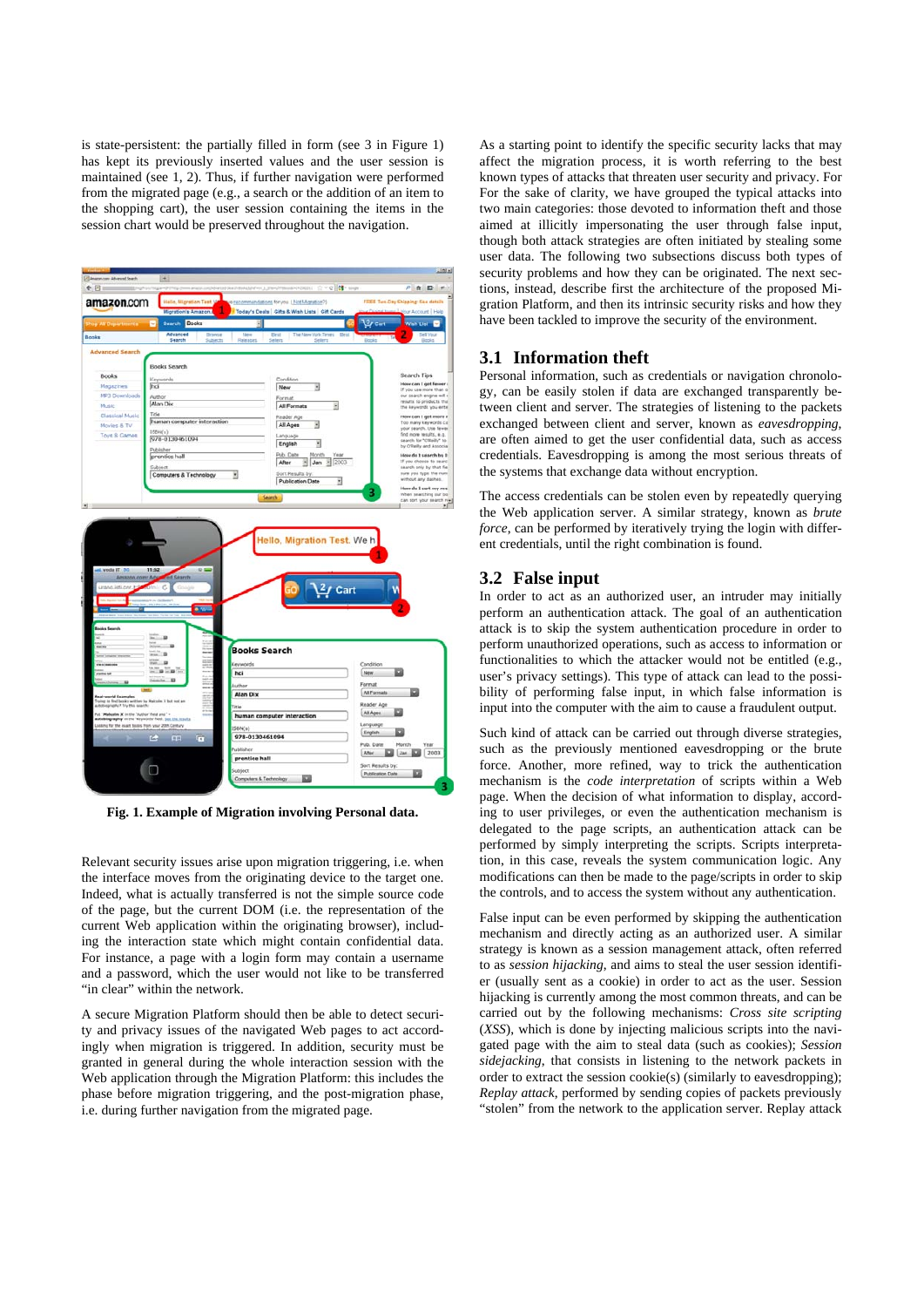is aimed to commit frauds (e.g., repeated transactions) by resending packets that contain the original cookies.

*Session fixation* is done by forcing a user to use a known identifier to query the system. This type of attack usually exploits the forwarding of the identifier as a URL parameter.

Systems typically perform controls on user privileges before allowing the access to functionalities and resources. Techniques aiming to trick such controls are often referred to as *authorization attacks*.

A malicious code fragment can be injected into a system by passing it as a parameter through some exposed method. This technique is known as code injection and can be extremely dangerous if the input parameter is not properly validated. A widely known code injection technique consists in passing a query string to the form for querying a database (e.g., a search form). Indeed, the code injection applied to the system database could return personal data of the system subscribers.

# **4. A CLIENT/SERVER ARCHITECTURE FOR WEB APPLICATION MIGRATION**

The Migration Platform architecture considered in this paper allows any browser-enabled fixed or mobile device to access any interactive Web applications through a proxy, which injects on them some JavaScript code that makes them migratory. The proxy also annotates all the URLs within the page and its associated resources (e.g., CSS) in a way to convert them into absolute links under the domain of the Migration Server. In addition, any device involved in the migration environment must execute the Migration Client, which is a separate Web application able to provide information on the other devices available in the environment. The information is gathered and circulated through the execution of an Ajax-based discovery protocol. The Migration Client running on each active device periodically queries the Migration Platform server for the available information (e.g., list of possible target devices and their activities). At the same time, every device updates information about its situation to the Migration Platform. The Migration Client is also used to trigger the migration and select the target device. A Web application is launched from a client device through the Migration Proxy, which annotates it with JavaScript excerpts that are subsequently exploited to support migration. When migration is triggered by the user from the Migration Client, the DOM (Document Object Model) and the state of the interactive Web application are sent to the Migration Server, which updates the DOM with the whole interaction state and uploads it to the target device. The upload is carried out in two steps: an incoming migration message is first sent by the Migration Server to the Migration Client of the target device containing a reference to the target page URL within the Migration Server, then a new window/tab is activated with the target URL (which is relative to the Migration Server) so that the target page is shown.

In general, migration can be: single-user, when a mobile user decides to change device and continue to interact with the same application in the target device; multiuser, when an interactive application accessed by a user is moved (either through push by the user on the source device or through pull by the user on the target device) to a device accessed by another user. The considered Migration Platform architecture has been discussed in [6], however that work did not tackle security issues arising from application migration and how to address them.

In this type of architecture the risks of the pre-migration phase are mainly due to the proxy, which is an additional entity between the client and the original application server. The proxy-based navigation should then assure at least the same security level of the application server.

The post-migration phase implies maintaining the state of the interaction session on the destination device, which can be owned by same the user that triggered the migration or by another user (e.g. a friend or a colleague). Here the point is preventing other devices (inside or outside the Platform) from accessing such session.

# **5. MIGRATION PLATFORM SPECIFIC ISSUES**

The potential security lacks of the Migration Platform are due to the way in which data exchange takes place internally and externally.

Figure 2 shows an overview of the double-side communications across the Platform. Those referred to as internal side issues are related to the communication between the migration server and the clients (e.g., Proxy navigation, cookies exchange, migration involving multiple users). The external side comprises instead the issues that spring from data exchange between the migration server and the servers that host the original applications (i.e. the ones to which the clients are accessing).

In the following, the main problems and the proposed solutions are discussed in detail.



**Fig. 2. Internal and external side communications across the Migration Platform.** 

# **5.1 Internal side security**

# *5.1.1 Proxy navigation and security*

An extreme strategy to provide navigation security would consist in always accessing the proxy via HTTPS. This solution might technically provide the highest security, but is considered to be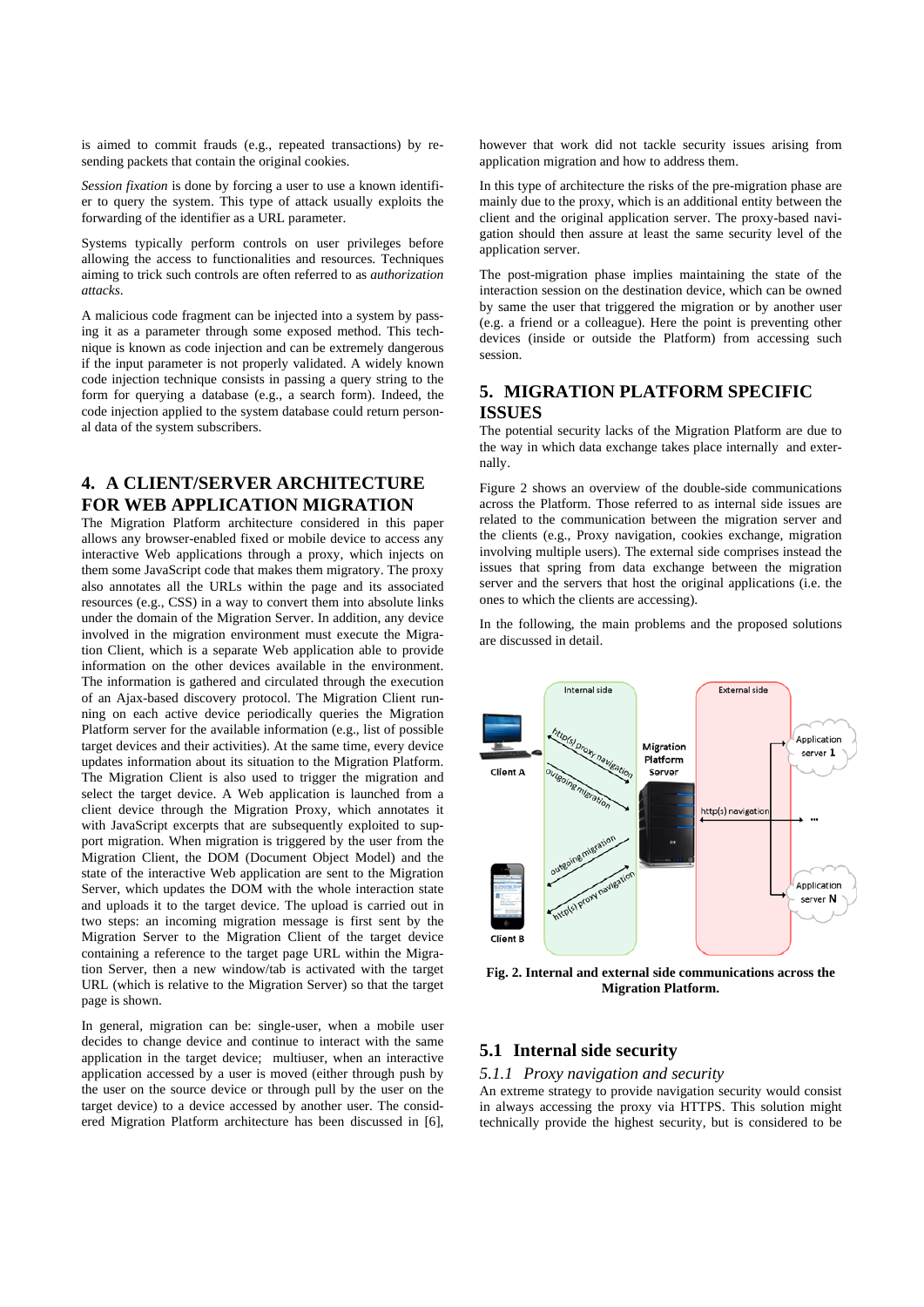inefficient because the usage of HTTPS tends to decrease data communication rate, with an overall decreasing of the usability of the migration environment. A more recent investigation, discussed in [7], has proposed techniques for speeding up cryptographic algorithms. However, this solution is still at a preliminary stage for general adoption. In general, HTTPS still impacts on the performance and thus we have adopted a solution in which the proxy uses the HTTPS protocol at run-time according to the protocol used by the application server. The proxy is accessed via HTTPS whenever the application server should be accessed through it. For instance, a home banking Web site can be initially accessed via HTTP, since the main page is originally available via HTTP. As soon as the user logs in, then a HTTPS request is sent by the client browser to the proxy and, accordingly, this request is forwarded through HTTPS by the proxy to the application server, and likewise the answer from the application server is transmitted to the client through the proxy still in HTTPS protocol.

#### *5.1.2 Cookies management and security*

The proxy introduces some issues concerning the management of the application cookies. The application server considers the proxy as its client, but multiple users can concurrently access their applications through the proxy. Such users should thus be considered differently by the application server. A possible strategy consists in allowing the proxy to forward the cookies received from the Web application server to the client. The proxy annotates the name field of each cookie by appending the application server domain before forwarding it to the client. This is done in order to keep trace of the original cookie domain, so that the proxy is subsequently able to recognize which Web application each cookie belongs to. The client browser can then locally store each cookie, while the proxy does not keep any of them. For the client browser, all the updated cookies are actually referred to the domain of the proxy. Such a strategy is completely decentralized as the cookies are locally stored by the clients, and does not require any additional storage space on the proxy. However, the strategy is also highly inefficient because the client browser appends all the previously saved proxy cookies to every subsequent request to the proxy. It is worth noting that the Migration Platform allows any user to navigate several pages at the same time, and thus manages an arbitrary number of cookies. Within this strategy, most of the forwarded cookies are useless, as the proxy restores the original cookie names and only forwards the cookies belonging to the domain of the original application server.

An improved and more efficient mechanism for cookies management has thus been developed and is completely proxy-centered. The application cookies are not sent to the client but are instead saved in an entity, named *cookie store*, in the proxy. The cookie store keeps the cookies name/value/domain and the reference to the owner client (which is always a subscriber to the Migration Platform). Each client is bound to its previously stored application cookies by a proxy session cookie, which is a token generated by the proxy Web server and stored on the client browser. The header of every client request to the proxy contains the proxy session cookie. The proxy uses its session cookie as an index to the cookie store section of the user. In the following, we refer to the application server cookies as application cookies, and to the proxy session cookies as proxy cookies.

The theft of a proxy cookie would let an intruder access all the application cookies of the user. As a consequence, the intruder could exploit the application cookies to reproduce the user session interacting with the application server of banks, email, etc. A

possible option to protect the proxy cookie would be to always exchange it via HTTPS. However, as already mentioned, this strategy impacts the navigation efficiency. Several pages can be navigated at the same time on the client, and such active pages would forward their requests to the proxy in a nondeterministic manner. Thus, the usage of a unique session id is also unsuitable for the proxy. We have excluded the possibility to use the client IP address as unique user identifier, since the device IP can change dynamically in some cases. The Migration Platform is indeed accessible by mobile devices, which often switch from one network to another (thus changing their address).

For the previously mentioned reasons, the navigation proxy cookie, which identifies the user session, has been chosen to be HttpOnly (i.e. it cannot be read by scripts) and constant, but additional controls are performed by the platform. For every request, the proxy checks whether the browser user-agent is consistent with the one stored at login time and, if not, the request is rejected. After this first check, in the event a resource is requested via HTTPS, the proxy performs an additional control on the JSECURE cookie set up at login time. Details on the JSECURE cookie generation are provided in the next section.

HTTPS navigation via proxy occurs, as previously stated, only when the application server requires the SSL usage (e.g., when private data are going to be exchanged). Thus, sensitive data can be safely exchanged via proxy.

#### *5.1.3 Shared resources in migration*

The possibility of sharing information and Web interactive applications among several devices, is a major feature of the Migration Platform. When a Web page is migrated, a copy of the page is created and stored on the Migration Platform server. As soon as the migrated page is available, the Migration Client of the target device is notified in order to open the page in the browser. A way for notifying the target device is to send back, via Ajax, the reference of the migrated page, which is actually the URL within the Migration Platform server. This solution was adopted by the first Migration Platform prototype, because it was considered to be simple and effective. In detail, the URL string was contained in the response of the Ajax request periodically performed by the Migration Client, which updates the device presence and checks for incoming migration pending. An initial security analysis revealed the risk of passing a URL unencrypted through an HTTP response: an attacker could get the URL by simply listening to the network communications, and then use it to access the migrated page on the Migration Platform server.

As previously discussed, the proxy navigation is considered to be secure. Indeed, when HTTPS connections are performed via proxy, the secure cookie created during user login is used. Thus, even if intruders got access to the migrated page, they would not be able to perform secure navigation, because they do not own the right secure cookie. However, the consequences of a similar attack lie in the possibility of the intruders to perform unauthorized operations or acquire sensitive data even from the single migrated page. It should be considered that the migrated page could contain the balance of a personal bank account. It is thus desirable for the Migration Platform to protect the Web pages during and after (as well as before) the migration process.

To protect the migrated pages from unauthorized access (i.e. from being accessed by unentitled users), we have developed a dedicated functionality that provides the target page content as response. In detail, instead of the migrated page URL, a special command is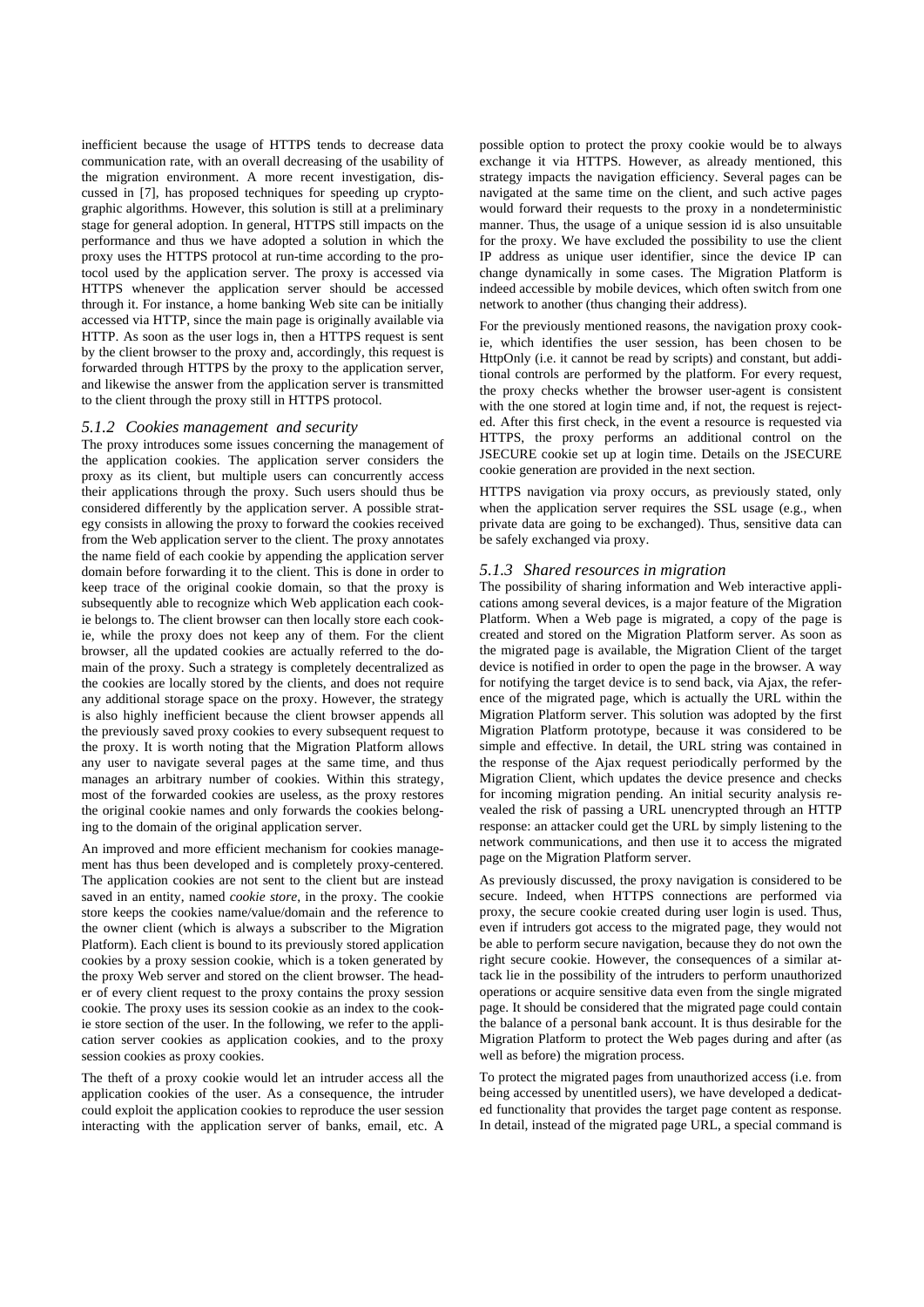passed back to the Migration Client. Such a command triggers the invocation of a special service, named loader, which loads the target HTML document and writes its content on the response. The Migration Client of the target device gets the response content and shows it on a new window. Such a procedure is carried out only after successful authentication of the client, as the loader service will actually provide the page content only if the JREG cookie of the client is consistent with the one related to the actual target. The target device is indeed registered and active (i.e. the user has already logged in). More details on the JREG cookie are provided in the next section.

#### *5.1.4 Migration and HTTPS*

Migration is usually performed via HTTP. The HTTPS protocol is used only when the user explicitly chooses to rely on the secure connection, or when the Platform automatically detects security implications on the page. As for the discovery protocol, the reason why we have chosen not to perform always via HTTPS lies on its performance limitations.

The automatic detection of security implications consists of checking whether: (1) the page protocol is HTTPS, (2) the document contains at least one form which "action" field is under HTTPS or (3) the document contains at least one input of type "password". The first condition reveals whether the page was originally considered to deal with sensitive data. The second and the third, instead, stem from the peculiarities of the Platform architecture, and in particular from the strategy of forwarding the page DOM and its state from the originating to the destination device. The serialization, in order to ensure state persistence, includes the values contained in form fields. If a page is under HTTP but contains a form which "action" is under HTTPS, then it will send the form content via HTTPS when the "submit" is triggered in order to protect the form field values (e.g., userID and password during a login). The Migration Platform, besides providing navigation (proxy) security, has also to assure the confidentiality of the values within the forms with HTTPS "action", since those values were originally designed to be exchanged via HTTPS.

If one or more of the three mentioned conditions are verified, then migration is performed via secure protocol. In this case, the DOM serialization and the state of the page are forwarded to the platform through an HTTPS POST. The target page is then opened via HTTPS and the values of the JavaScript variables are also loaded via HTTPS (this is because sensitive data might be contained by script variables which have been "frozen" at migration time).

It is worth pointing out that the user can in any case require that the secure protocol is used for migration, just checking the associated option when the migration is triggered. This is because, even if the page is under non-secure protocol and has not HTTPS forms, it could contain information that the user might not want to be captured (e.g., parameters for advanced search forms, results of an online item search, or anything s/he considers as confidential), and this is particularly true for dynamic pages.

#### *5.1.5 State persistence and security*

A requirement of the migration process is the state persistence: when the migrated page is opened in the target device, the result of the interactions performed in the source device has to be maintained. The page state includes form fields content, JavaScript variables value and the cookies related to the Web page domain.

The problem is that users can change device and still would like to benefit from the associated cookies for the current application.

As already discussed, although the application cookies are not stored in the client devices, the user can indirectly access them through the Migration Platform. The proxy is indeed aware of the correspondence between the user and the original cookie(s) value for the requested domain. When a migration is triggered, the external cookies of the source internal session are bound to the target internal session. This is implemented by creating a reference, in the cookie store, from the internal session of the target device to the internal session of the source device.

From the point of view of the users involved in the migration process, two cases can occur: the single user and the multiuser. Security drawbacks could arise from totally copying the cookies in the multiuser migration, when the application can migrate to a device owned by another user. Thus, in this way, the target device can access all the application cookies owned by the user of the source device. In detail, the user accessing the target device not only accesses the application cookies related to the migrated Web page, but all the cookies that were bound to the user accessing the source device since the beginning of the session.

There is more than one possible alternative solution to manage source cookies in multiuser migration, according to the level of protection. An option provides the target with all the cookies within the domain of the migrated page. An example scenario involves the subscriber of some service (user A) that needs to temporarily allow a friend/colleague (user B) to access the service. User A performs authentication on the application and migrates the resulting page to the device of user B. It is then possible, for user B, to navigate throughout the pages of the service, since s/he has got all the application cookies for that domain. User B would not be entitled to modify user A credentials, as s/he would be requested to insert the original ones (which s/he does not know). A more restrictive option consists on providing only the cookies related to the current path of the domain to the target device. This would be aimed to allow the target user to exploit functionalities or access information restricted to the page(s) in the path of the source one. The main limitation of this option is that the cookies of common Web applications usually do not define the "path" field. An extreme possibility is not to copy any cookie.

We adopted a solution where the privacy level is specified at migration time by the user. The user can choose to share with the target user(s): i) all cookies, ii) only those related to the domain, iii) only the domain ones specific to the current page path, iv) none.

# **5.2 External side security**

The security issues in the communication between the platform proxy and the Web application servers were the first ones to be tackled. It was initially clear that the proxy had to be able to perform secure connections in compliance with the applications requirements. Indeed, Web applications often exchange data with clients via the HTTPS protocol, even if their domains are usually accessed via HTTP. This is done by the application server in order to protect sensitive user data against third party sniffing. For instance, the user login credentials as well as credit card details are typically sent via HTTPS.

The proxy of the Migration Platform is able to connect to any server via HTTPS, as well as via HTTP. The connection is man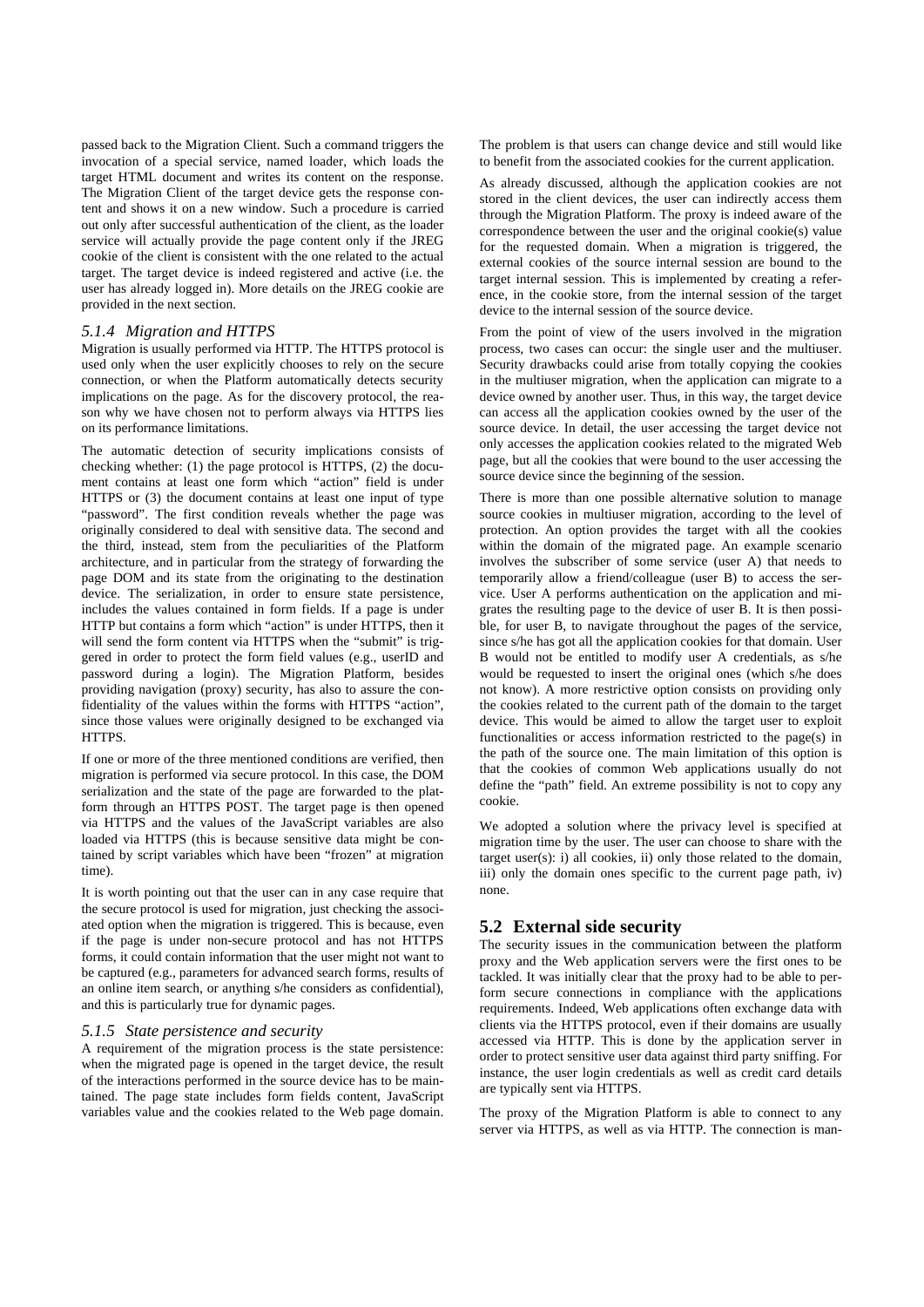aged by a library that fully implements all HTTP methods and supports encryption with HTTPS protocol [11]. In practice, the level of security in the external communication is determined by that requested by the application.

The cookie transfer from the proxy to the application server is another aspect that involves the external side communication security. However, as previously discussed the Platform is able to keep the correspondence between users and application cookies. Thus, given a Website X for which user A has got a cookie (which is saved in the cookie store of the Platform), another user B would in general not be able to exploit that cookie. The only situation that implies cookies sharing is the multi-user migration, where the originating user explicitly chooses to copy her cookies into the session of the destination user.

# **6. OTHER SECURITY ISSUES OF THE MIGRATION PLATFORM**

The main Migration Platform operations, such as login, profile update, migration request, are explicitly performed by the user through the Migration Client. Other operations, such as the exchange of device discovery messages (e.g., user/device presence) with the platform, are periodically and automatically done by the Migration Client.

The aim of the login is to protect user personal data, and information and resources of other subscribers who are in relationship with the user (and to which intruders would not be entitled to access otherwise). It would be possible for anyone, especially in public networks, to sniff the packets exchanged between the Migration Client and the login servlet. Thus, if the data were exchanged "in clear", the login credentials could be stolen. This is why the Migration Platform exploits the Secure Socket Layer (SSL) of the HTTPS protocol during the main user operations, so as to reduce the risk of eavesdropping.

The login on the platform is carried out via HTTPS, thus protecting the user credentials against sniffing. However, as discussed in the previous sections, intruders may also exploit session sidejacking by listening to the network packets and extracting the session cookies from the headers. A possible way to overcome this problem could be to perform all the operations via HTTPS. However, differently from the login operation (which is performed once per session), the device discovery protocol operations are repeatedly performed in real-time. The discovery basically consists on sending periodical "update" requests to the Platform. The Migration Client of each logged device announces its state every few seconds. As a consequence, the solution of using the HTTPS protocol for device discovery is technically feasible but would have heavy drawbacks on efficiency.

Although the discovery is performed through non-secure protocol (HTTP), we have defined mechanisms for controlling the access to the Platform functionalities. Regarding the operations allowed to registered users, we have opted for a non-secure and unique session cookie, referred to as JREG. The uniqueness of JREG is aimed at improving the security and refers to the possibility of using the cookie only once. Thus, an intruder is very unlikely to capture the cookie and reuse it to act as the owner user since a second usage of the unique JREG cookie would not be allowed by the Migration Platform. The uniqueness is obtained by appending an increasing timestamp to the cookie. This is achieved by the Platform that, upon user login, calculates the JREG by concatenating the deviceID and the output of the HMAC (Hash-based

Message Authentication Code) function. The usage of a hash encoded function is necessary to assure the following features: confidentiality, since data sent are private and thus it is better not to send them unencrypted; integrity, the hash function applied to the cookie returns a different value if the cookie is modified by third parties. The deviceID modification is an example of possible attack attempt; uniqueness, only one encoded string refers to a specific character sequence.

A similar strategy for improving cookie security is also reported in [9]. It is worth pointing out that there is the possibility for an intruder to use the stolen cookie before the owner. As a consequence, if the cookie were used for authentication the system would reject the access of the real user and would authenticate the intruder. In order to limit such risk, the HttpOnly attribute is set to the JREG cookie, thereby making it inaccessible to malicious scripts. This solution avoids the cookie theft by means of Crosssite scripting (XSS) attacks

An additional strategy, aimed to limit the consequences of cookie theft, exploits a complementary cookie named JSECURE. The Migration Platform login servlet, at login time, generates the JSECURE cookie with secure and HttpOnly attributes set as true. In addition, the secure attribute allows the cookie to be exchanged only via HTTPS (thus providing additional protection against thefts). Operations involving the exchange of personal user data are always performed via HTTPS (e.g., profile update), and for each of those sensitive operations, the system checks the consistency of the incoming JSECURE cookie. Thanks to such a check, the intruder is unable to perform any malicious operation because s/he does not know the actual JSECURE value. The real user would instead be able to re-login at any time, gaining full access to the system.

In order to achieve uniqueness and unpredictability, the session cookies are generated as message digests. The SHA-256 algorithm (from the javax.crypto package) is applied to a random number generated through SHA1PRNG algorithm of the Java SecureRandom class (from the java.security package).The JSECURE cookie instead, being secure and HttpOnly, is highly protected against thefts, thus the intruder is unlikely to know it.

The above mentioned strategies, as already stated, do not exclude the possibility of attacks but limit them and their consequences.

A protection against the brute force attack is also achieved by limiting the number of access attempts that can be performed within a specified amount of time.

The proxy servlet for navigation could be affected by code injection if an inconsistent URL were passed as a parameter of the GET/POST method with the aim to exploit some control weakness. For instance, if a bad string is passed as URL to the proxy and the exception stack is printed (e.g., in the error page), the attacker can even obtain information about the system source code. In the current prototype, the proxy is protected against code injection by enhanced robust controls on the input URL and by safe handling of the server-side exceptions (stack trace printing is disabled). Regarding code injection within other user operations (e.g., profile update), such risk is implicitly avoided as the subscribers' data are stored in an XML database (which is not subject to code injection).

If authentication controls were performed client-side, i.e. by the JavaScript, a potential script interpretation attack against the Migration Platform could be done by creating a modified version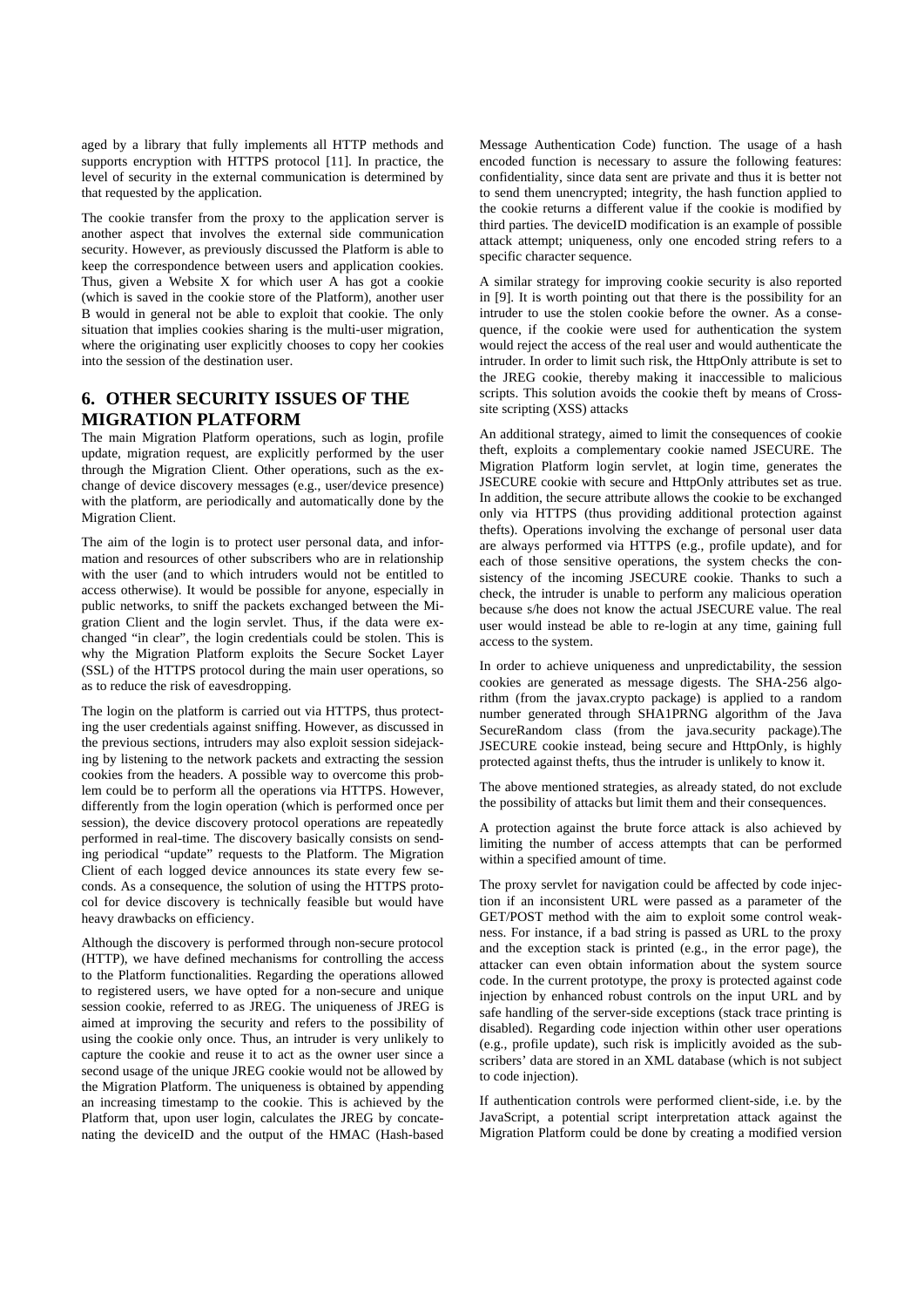of the Migration Client. The modified Migration Client would skip the authentication controls with the aim to perform forbidden operations or to get sensitive information (e.g., monitoring the activity of other users, for which the intruder would not have the privileges). Such an intrusion, aimed to trick authorization controls, would lead to a series of authorization attacks: the intruder could be able to interfere with the user device functionalities by even overriding the controls on incoming migration privileges specified by a user. Thus, the intruder could migrate a malicious Web page towards the user device. However, such risks are avoided in the Migration Platform because all the authentication and, consequently, privilege checks are performed server-side.

The Migration Platform does not allow a session id (e.g., a session cookie) to be passed through URL, thus session fixation attacks do not concretely threat the Platform.

# **7. AN EXAMPLE OF APPLICATION OF SECURE WEB MIGRATION**

Personal information is often contained, in different ways, on a Web page that is being migrated. Such data can lie in the document source code, such as in the shopping cart summary page, or can have been explicitly entered by the user during the interaction with the page.

As mentioned in Section 4, migration is carried out by serializing the Document Object Model (DOM) available in the source device browser. The DOM actually includes the values of the form fields filled in by the user. In order to understand how this affected the security of the preliminary Migration Platform, it is sufficient to consider a simple scenario: the user is creating a personal account on a social network, through non-secure connection (see Figure 3), while s/he decides to trigger migration towards another personal device. The migrated page contains the partially filled form, including the personal email and password. Thus, although the form action value is "secure" (i.e. an HTTPS address), sensitive data would have been exchanged without any encryption between the client device and the Migration Platform. This would happen because the form page was accessed through HTTP, even if the form submission would have forced the browser to switch to a HTTPS connection.



**Figure 3. An example of registration form filled with personal data within a page under HTTP.** 

In the security-enhanced version of the Platform, at migration time, the Migration Platform is able to automatically detect the presence of sensitive data and to act properly. If the page is navigated through HTTPS, then migration is performed through HTTPS. If the page is navigated through HTTP, a search for secure forms is done within the document. If the page has one or more secure forms and if at least one input field is filled, and/or if it contains an input of type "password", then a secure migration is performed.

The security control on the migrated page is performed when migration is carried out by the scripts injected in by the proxy at navigation time. The motivation of distinguishing among secure and non-secure migration lies in the performance: secure migration is indeed more time-consuming, thus it is reasonable to migrate via HTTPS only in the case of security concerns.



**Figure 4. A sequence diagram showing the main communications involved in secure migration.** 

Figure 4 summarizes the main communications that take place when a Web application is navigated via proxy through HTTPS, and when it is migrated. Black continuous arrows indicate HTTP communications, while red dotted arrows refer to HTTPS ones. Client A initially authenticates in the Migration Platform and requests the Website home page. While performing login in the home page, the user is redirected to a HTTPS address and continues navigating the personal pages via proxy. Upon request, the platform performs a secure migration, thus acquiring the source DOM from the source device and forwarding it to the target device (Client B) through HTTPS. It is assumed that Client B had already performed authentication, in the same way as described for Client A. The user then continues the navigation through the target device, still via proxy within HTTPS connection.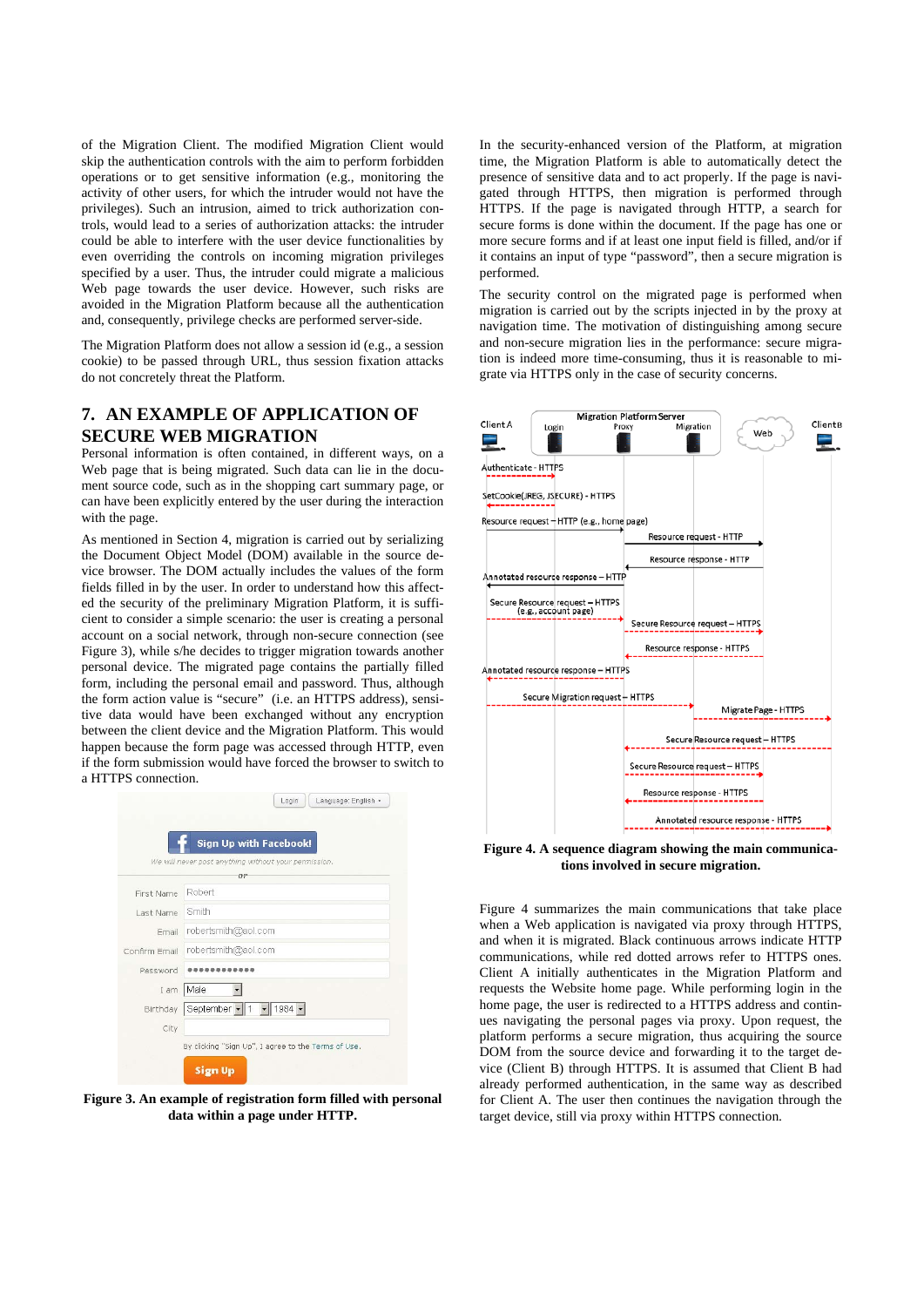A technological issue, known as *cross-domain exception* arose when a secure migration was triggered for a non-secure page. The reason is in the different domains between the page and the secure address of the migration servlet (HTTPS protocol, e.g., 8443 port): the page is indeed accessed via the conventional platform address (HTTP protocol, e.g., 8080 port). In order to solve this issue, we have enabled the CORS (Cross-Origin Resource Sharing) support [4] in the Migration Platform. CORS is a W3C standard specification for authorizing a browser window to exchange messages (e.g., through Ajax) with different domains.

# **8. VALIDATION OF SECURE MIGRATION**

In order to validate the secure migration, we have carried out two tests. A first one was aimed to check that the Platform is able to provide interaction continuity when accessing pages migrated via HTTPS. A second test was devoted to quantify the overhead of a migration performed via HTTPS with respect to HTTP.

### **8.1 Preliminary tests**

The aim of the initial tests was to ensure that the Platform provides interaction continuity, i.e. full state persistence. The continuity is assured only if the results of user interaction are preserved, and these include content of filled forms, session and other cookies. With this first test session we thus checked that, after migrating a Web page via secure protocol, the user was actually able to continue the navigation from the target device without losing the original session (i.e. without having, for instance, to re-log in the Web application or to re-add the items to the shopping cart).

We considered some of the most visited Web pages (according to the ranking of http://www.alexa.com) and tested the Migration Platform on them, with the aim of validating the secure support. The following list summarizes the operations performed on the tested Web applications:

- *google.com (Gmail)*: the login page and the email composition on the user personal page were migrated, preserving access credential, cookies and email form content (email title and body).
- *eBay.com*: the account creation page was migrated, and the user data (such as name, surname, username, password) were maintained.
- *amazon.com*: the shopping cart content page was migrated with cookies persistence (selected items were maintained).
- *wordpress.com, youtube.com*: the login page was migrated preserving user access credentials.
- *paypal.com*: the form for sending a payment was migrated, and the cookie as well as the form field content were maintained (payment amount and beneficiary).
- *facebook.com*: the login page was migrated with the user credentials form content.
- *ryanair.com*: the flight reservation form, including user personal details (name, surname and address) and credit card data, was migrated.

After each Web migration, navigation was performed in the target device, in order to verify the state persistence. Although many of the tested pages were in the cross-domain situation (i.e. pages in non-secure address but migration performed via HTTPS) the migration worked in all cases thanks to the use of the CORS support.

# **8.2 Performance tests**

The main aim of this test session was to have an indication of the cost in terms of additional time, in the case the user chooses to perform a migration via HTTPS rather than HTTP. In this case we only consider the HTTP REQUEST through the post METHOD, which is carried out for the transmission of the DOM and the associated state.

Five international well-known Websites were chosen for quantifying the impact of the secure protocol on such migration performance. The pages considered were originally accessible via HTTP. It is worth noting that it would not have had sense to consider HTTPS pages in the test, since in that case the Platform would have automatically performed migration via HTTPS (i.e. the user is not allowed migrate a secure page in non-secure manner). The test took place in laboratory, the source device was a desktop PC (with wired connection) and the target was a laptop (with wireless connection).

Table 1 summarises the results of the technical test. For each input page, migration was tested 10 times in HTTP and 10 times in HTTPS. The average times for the two migration modalities and the average difference are reported in Table 1. The time measurement started when migration was triggered on the source device and ended when the redirect message was sent to the target device.

| Input page                |                                     |                     | Average time (s) |              |                 |
|---------------------------|-------------------------------------|---------------------|------------------|--------------|-----------------|
| <b>Domain</b>             | <b>Description</b>                  | <b>Size</b><br>(KB) | <b>HTTP</b>      | <b>HTTPS</b> | Overhead<br>(%) |
| Venere.com                | Search hotels -<br>15 results       | 173                 | 1,072            | 1,157        | 7,9             |
| Bbc.co.uk                 | <b>Business</b><br>homepage         | 202                 | 0,717            | 0,774        | 7,9             |
| Ebay.com                  | 50 items<br>search results          | 478                 | 1,524            | 1,550        | 1,7             |
| Amazon.com                | Search books -<br>12 results        | 550                 | 1,534            | 1,638        | 6,8             |
| Google.com                | advanced<br>search - 100<br>results | 601                 | 3,105            | 3,576        | 15,2            |
| Mean                      |                                     | 400                 | 1,6              | 1,7          | 7,9             |
| <b>Standard Deviation</b> |                                     | 200                 | 0,9              | 1,1          | 4,8             |

**Table 1. Summary of the technical test results.**

According to the tests results, the migration time varied between about 0,7 and 3,6 seconds, according to the page and the protocol used. As expected, the HTTP was always faster. However, the difference was not so high as the HTTPS overhead varied between 1,7% and 15,2% and was, on average, less than 8%. Thus,